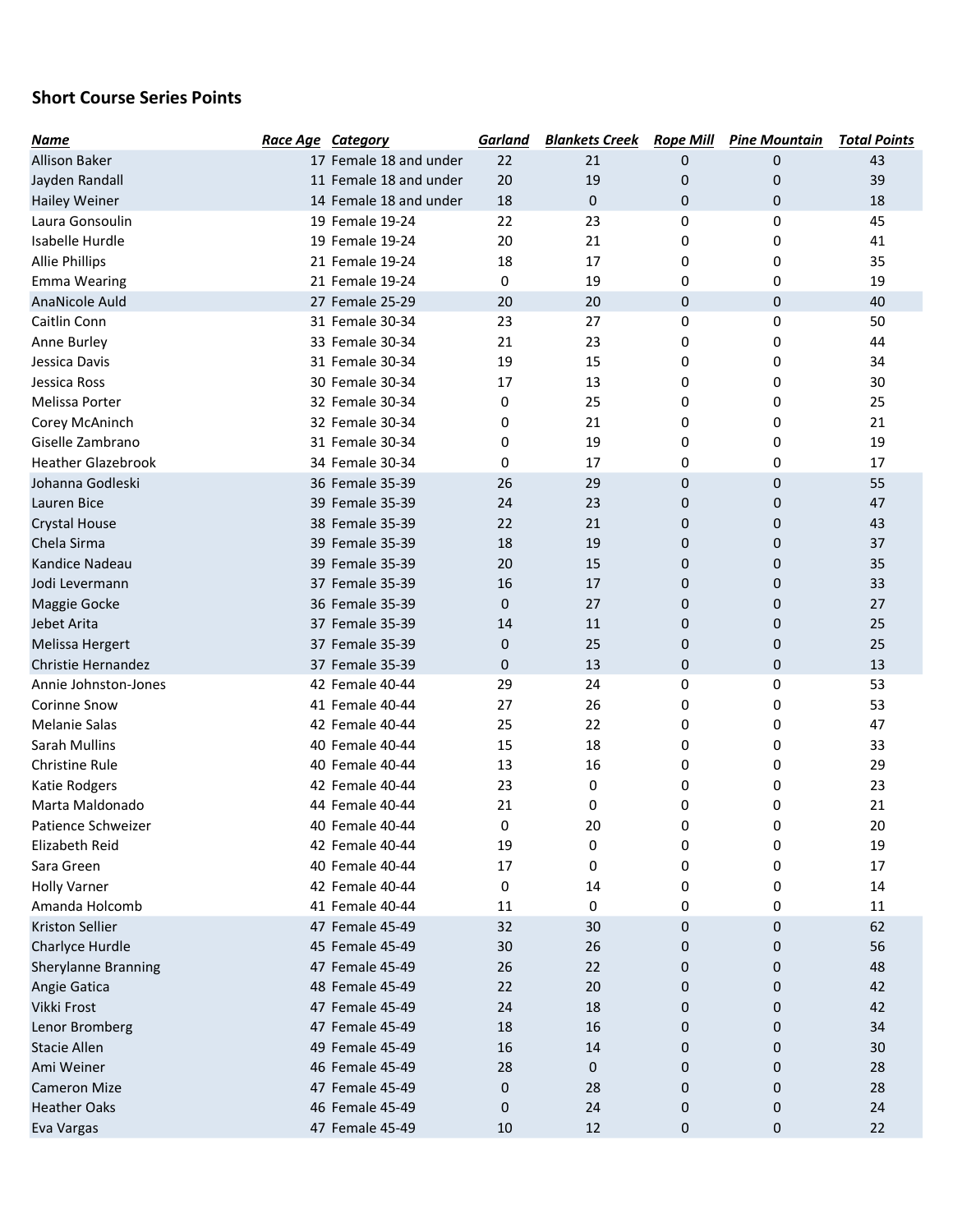| Name                     | <b>Race Age Category</b> | <b>Garland</b> | <b>Blankets Creek</b> | <b>Rope Mill</b> | <b>Pine Mountain</b> | <b>Total Points</b> |
|--------------------------|--------------------------|----------------|-----------------------|------------------|----------------------|---------------------|
| Valerie Lee              | 48 Female 45-49          | 12             | 10                    | 0                | 0                    | 22                  |
| <b>Kate Stokes</b>       | 49 Female 45-49          | 20             | 0                     | 0                | 0                    | 20                  |
| Jenny Jackson            | 48 Female 45-49          | 14             | 0                     | 0                | 0                    | 14                  |
| <b>Heather Eastridge</b> | 48 Female 45-49          | 8              | 0                     | 0                | 0                    | 8                   |
| Pon Mason                | 50 Female 50-54          | 24             | 24                    | 0                | 0                    | 48                  |
| <b>Joy Marquez</b>       | 51 Female 50-54          | 16             | 16                    | 0                | 0                    | 32                  |
| Kathryn Zuehlke          | 52 Female 50-54          | 0              | 22                    | 0                | 0                    | 22                  |
| Lauren Opitz             | 50 Female 50-54          | 22             | 0                     | 0                | 0                    | 22                  |
| Laura Stokes             | 50 Female 50-54          | 20             | 0                     | 0                | 0                    | 20                  |
| <b>Lisa Wearing</b>      | 54 Female 50-54          | 0              | 20                    | 0                | 0                    | 20                  |
| Eve Hall                 | 54 Female 50-54          | 18             | 0                     | 0                | 0                    | 18                  |
| <b>Tammy Perkins</b>     | 50 Female 50-54          | 0              | 18                    | 0                | 0                    | 18                  |
| <b>Judy King</b>         | 58 Female 55-59          | 23             | 23                    | 0                | 0                    | 46                  |
| Kristy Coleman           | 57 Female 55-59          | 17             | 19                    | 0                | 0                    | 36                  |
| <b>Melissa Scott</b>     | 59 Female 55-59          | 19             | 17                    | 0                | 0                    | 36                  |
| Joanne Beck              | 59 Female 55-59          | 0              | 21                    | 0                | 0                    | 21                  |
| Katherine Garcia         | 57 Female 55-59          | 21             | 0                     | 0                | 0                    | 21                  |
| Cindy Byrer              | 61 Female 60-64          | 22             | 22                    | 0                | 0                    | 44                  |
| Laurie Schmeier          | 61 Female 60-64          | 20             | 20                    | 0                | 0                    | 40                  |
| Vicki Bertram            | 61 Female 60-64          | 18             | 18                    | 0                | 0                    | 36                  |
| Jacqueline Childers      | 67 Female 65-69          | 20             | 19                    | 0                | 0                    | 39                  |
| <b>Ruth Ference</b>      | 66 Female 65-69          | 0              | 21                    | 0                | 0                    | 21                  |
| Aiden Ingram             | 16 Male 18 and under     | 25             | 24                    | 0                | 0                    | 49                  |
| Wilson Hurdle            | 16 Male 18 and under     | 21             | 22                    | 0                | 0                    | 43                  |
| Shiro Ito                | 9 Male 18 and under      | 15             | 18                    | 0                | 0                    | 33                  |
| Tadamasa Ito             | 11 Male 18 and under     | 17             | 16                    | 0                | 0                    | 33                  |
| <b>Manato Arndall</b>    | 16 Male 18 and under     | 23             | 0                     | 0                | 0                    | 23                  |
| Darius Russman Chambers  | 16 Male 18 and under     | 0              | 20                    | 0                | 0                    | 20                  |
| <b>Blake Lowrey</b>      | 15 Male 18 and under     | 19             | 0                     | 0                | 0                    | 19                  |
| Ian Eastridge            | 19 Male 19-24            | 20             | 20                    | 0                | 0                    | 40                  |
| Pablo Gomez Grau         | 25 Male 25-29            | 20             | 22                    | 0                | 0                    | 42                  |
| William Shelton          | 27 Male 25-29            | 0              | 20                    | 0                | 0                    | 20                  |
| <b>Griff Tatum</b>       | 28 Male 25-29            | 0              | 18                    | 0                | 0                    | 18                  |
| <b>Christian Abrams</b>  | 31 Male 30-34            | 18             | 18                    | 0                | 0                    | 36                  |
| <b>Anthony Roberts</b>   | 30 Male 30-34            | 22             | 22                    | 0                | 0                    | 44                  |
| <b>Emerson Plantico</b>  | 30 Male 30-34            | 20             | 0                     | 0                | 0                    | 20                  |
| <b>Ritesh Patel</b>      | 33 Male 30-34            | 0              | 20                    | 0                | 0                    | 20                  |
| Luke Godleski            | 37 Male 35-39            | 24             | 24                    | 0                | 0                    | 48                  |
| <b>Billy Anderson</b>    | 35 Male 35-39            | 20             | 22                    | 0                | 0                    | 42                  |
| <b>Hector Rangel</b>     | 35 Male 35-39            | 18             | 20                    | 0                | 0                    | 38                  |
| Aaron Levermann          | 37 Male 35-39            | 16             | 16                    | 0                | 0                    | 32                  |
| Paul Magnuson            | 36 Male 35-39            | 22             | 0                     | 0                | 0                    | 22                  |
| <b>Brent Jackson</b>     | 38 Male 35-39            | 0              | 18                    | 0                | 0                    | 18                  |
| Ryan Knight              | 41 Male 40-44            | 24             | 25                    | 0                | 0                    | 49                  |
| Chris Keith              | 42 Male 40-44            | 22             | 23                    | 0                | 0                    | 45                  |
| Ryan Brookshire          | 42 Male 40-44            | $20\,$         | 21                    | 0                | 0                    | 41                  |
| <b>Jason Phillips</b>    | 44 Male 40-44            | 16             | 19                    | 0                | 0                    | 35                  |
| Joseph Salter            | 44 Male 40-44            | 18             | 0                     | 0                | 0                    | 18                  |
| Clayton Denton           | 41 Male 40-44            | 0              | 17                    | 0                | 0                    | 17                  |
| Steven Alaniz            | 43 Male 40-44            | 0              | 15                    | 0                | 0                    | 15                  |
| David Parsons            | 49 Male 45-49            | 27             | 27                    | 0                | 0                    | 54                  |